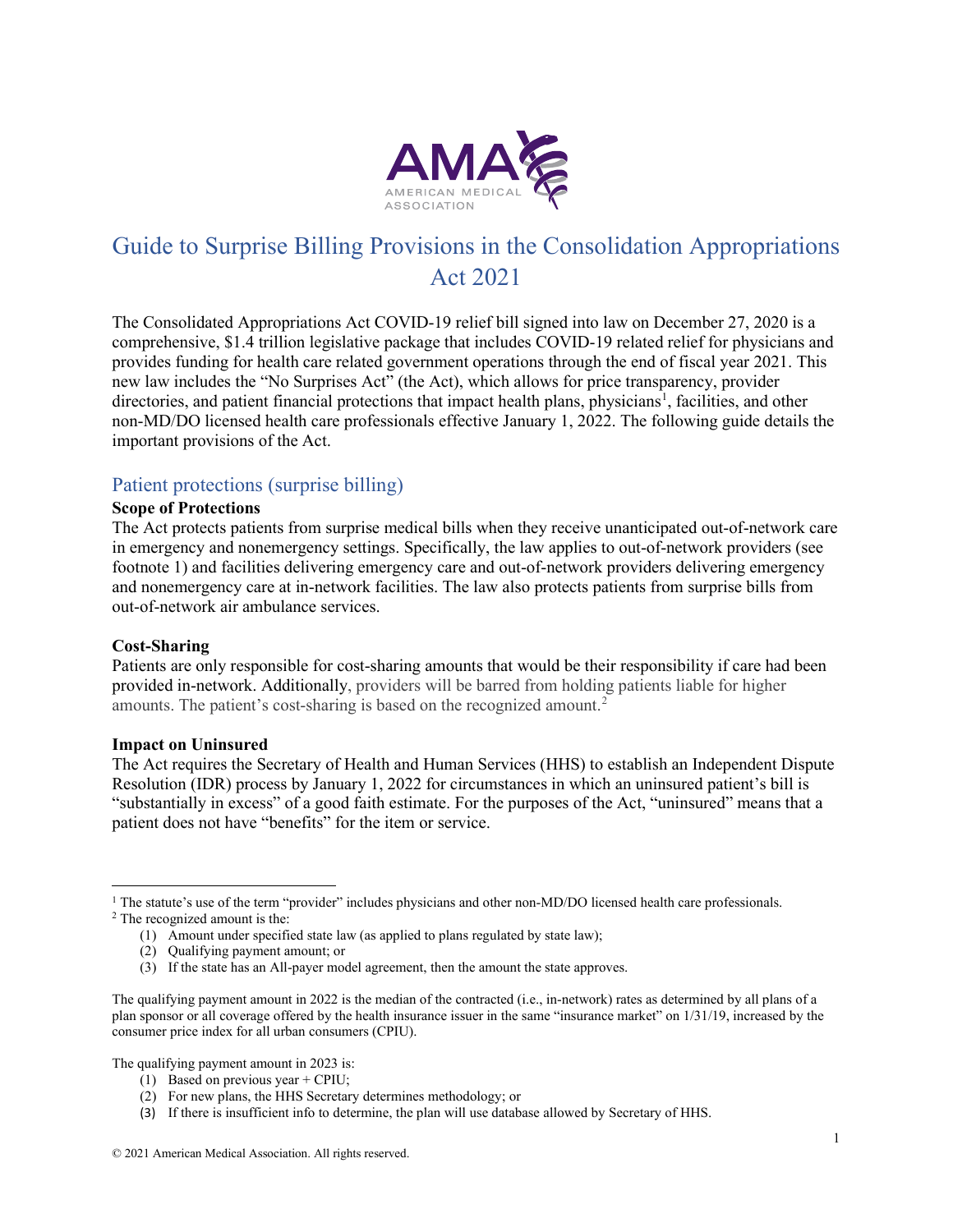### Process for Resolving Payment

There must be an initial payment (determined by the plan) directly from the plan to the provider, or a notice of a denial, within 30-days after the provider transmits the bill to the plan. If the provider is not satisfied with the payment from the plan, they may begin a 30-day open negotiation period. If an agreement cannot be reached in the open negotiation period, the plan or provider has four calendar days to notify the other party and Secretary of HHS that they are initiating an Independent Dispute Resolution process.

## Independent Dispute Resolution (IDR)

### **IDR Process**

The IDR process establishes an arbitration procedure that allows independent review of provider-plan disputes. Within three days following the date the IDR process is initiated, the provider and plan must jointly select a certified IDR entity. IDR is initiated when the provider or plan submits a notification to the other party and Secretary of HHS. The parties may continue negotiating during the 30-day IDR process and may agree on a payment amount before the end of the IDR process (in such case both parties will share the cost to compensate the IDR entity). Within 10-days of selecting the IDR entity, the parties must submit final offers, information requested by IDR entity, and additional information (subject to certain exceptions) the parties believe are relevant to their offers.

The party whose offer was not chosen by the IDR entity pays the costs of IDR. Payment for the disputed services must be made to the provider within 30-days of the IDR entity's determination.

Batching is allowed for claims submitted within a 30-day period that meet the following criteria:

- Services furnished by same provider or facility.
- Services provided to patients under the same plan.
- Services are for treatment of similar conditions.

The party that initiated IDR cannot initiate a new IDR process with the same party and for same services for 90 days. However, once the 90-day period is up, the party may submit (appropriately batched) claims from that 90-day period to IDR.

#### **Factors Considered by the IDR Entity**

Within 30 days, the IDR entity selects one of the offers submitted and must consider:

- Offers by both parties; and
- Qualifying payment amount (see footnote 2) for the same service in the same geographic region.

The IDR entity can also consider the following factors:

- Training, experience, quality, and outcomes measurements;
- Market shares of parties;
- Acuity of patients/complexity of cases;
- Teaching status, case mix, scope of services of facility; and
- Good faith efforts by parties to contract and contracting rate history from last four years.

The IDR entity cannot consider:

- Usual and customary rates;
- Billed charges; and
- Payment rates by public payors, including Medicare, Medicaid, CHIP, and Tricare.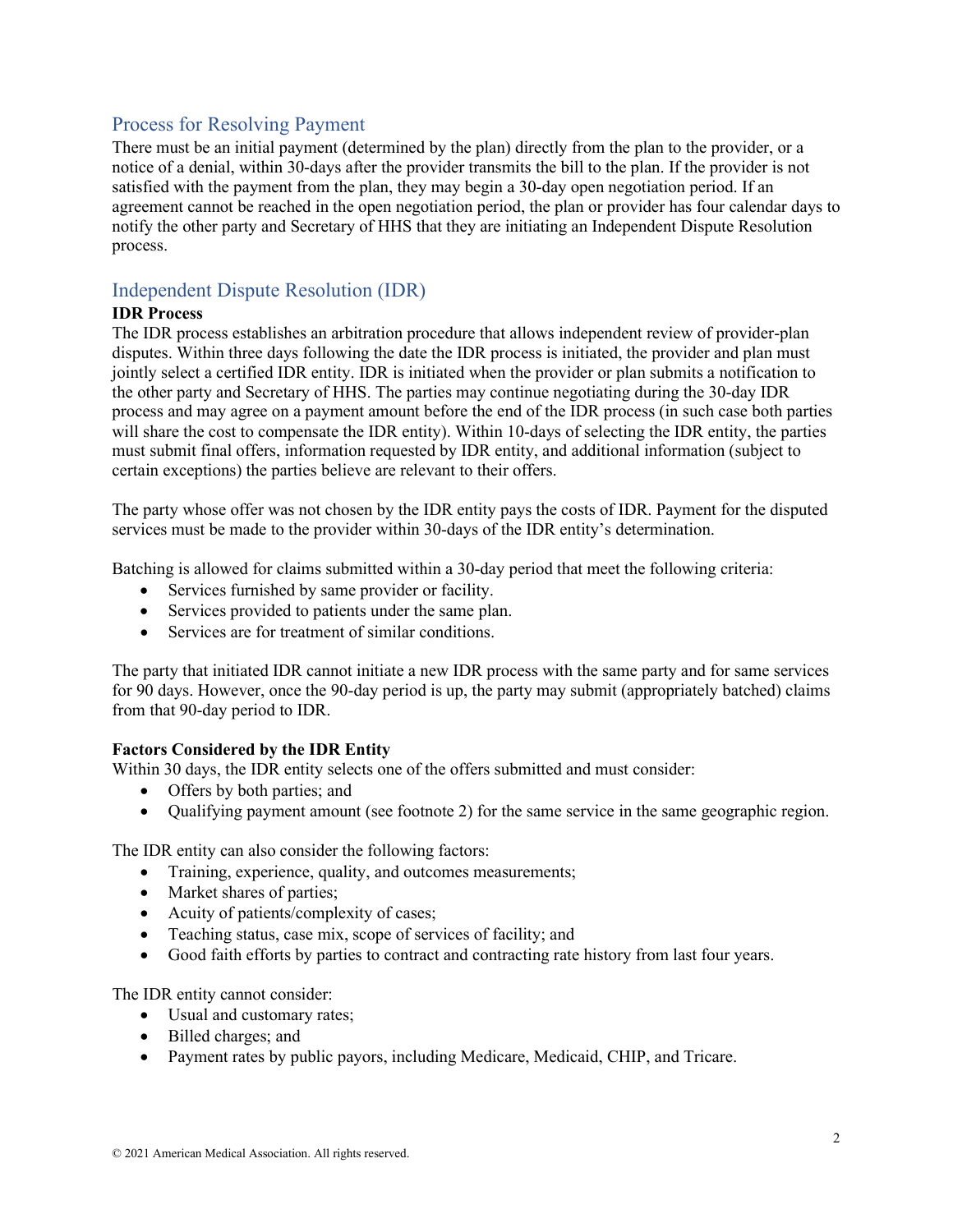## Notice and Consent Requirements for Providers

Out-of-network providers providing scheduled services at in-network facilities may not bill a patient more than the in-network cost-sharing requirements or balance bill the patient unless notice and consent requirements are met.

Such notice and consent requirements are met if:

- The patient is provided written notice and consent 72 hours in advance of appointment.
- Documents provided to patients must include a good faith estimate of the costs of the services (the language specifies this advanced notice does not constitute a contract).
- Patients must also receive a list of in-network providers at the facility and information regarding medical care management, such as prior authorization.

At in-network facilities, the notice and consent exception does not apply to out-of-network providers of radiology, pathology, emergency, anesthesiology, diagnostic, and neonatal services; or to assistant surgeons, hospitalists, intensivists, and providers offering services when no other in-network provider is available.

The Secretary of HHS may apply civil monetary penalties of up to \$10,000 but may provide a hardship exemption or waive the penalties for providers and facilities that did not knowingly violate the requirements laid out under the statute.

## Provider Directories

Effective January 1, 2022, health plans must ensure provider directories are current and accurate, with regular verification of provider contract status and updates required at least once every 90 days. Providers are required to submit regular updates to group health plans and insurers to assist with their verification and update process, including notice of material changes to their provider directory information. The database of provider directories must be updated within two business days of the health plan receiving such data.

Health plans must also respond to enrollees about a provider's network status within one business day of a request and establish a database of in-network providers. In addition, they must retain communication records for two years, retain a website directory with contracted providers and relevant information (name, address, specialty, number, digital contact information) and post information on balance billing protections including, if provided under state law, the amount providers/facilities may charge, and appropriate federal and state agency contacts to report violations.

Effective January 1, 2022, providers must have a process in place to ensure timely provision of directory information to a plan. At minimum, the provider must submit directory information when beginning a network agreement, when the provider terminates an agreement, when any material changes (e.g., practice location) are needed to the content of provider directory information, and any other time determined appropriate by Secretary of HHS.

If a patient provides documentation that they received and relied on incorrect information from a plan about a provider's network status prior to a visit, the plan cannot impose a cost-sharing amount greater than in-network rates and it must count toward the patient's in-network out-of-pocket-maximum and innetwork deductible. If a provider submits a bill to an enrollee in excess of in-network cost sharing amount and enrollee pays, the provider must refund that excess amount with interest.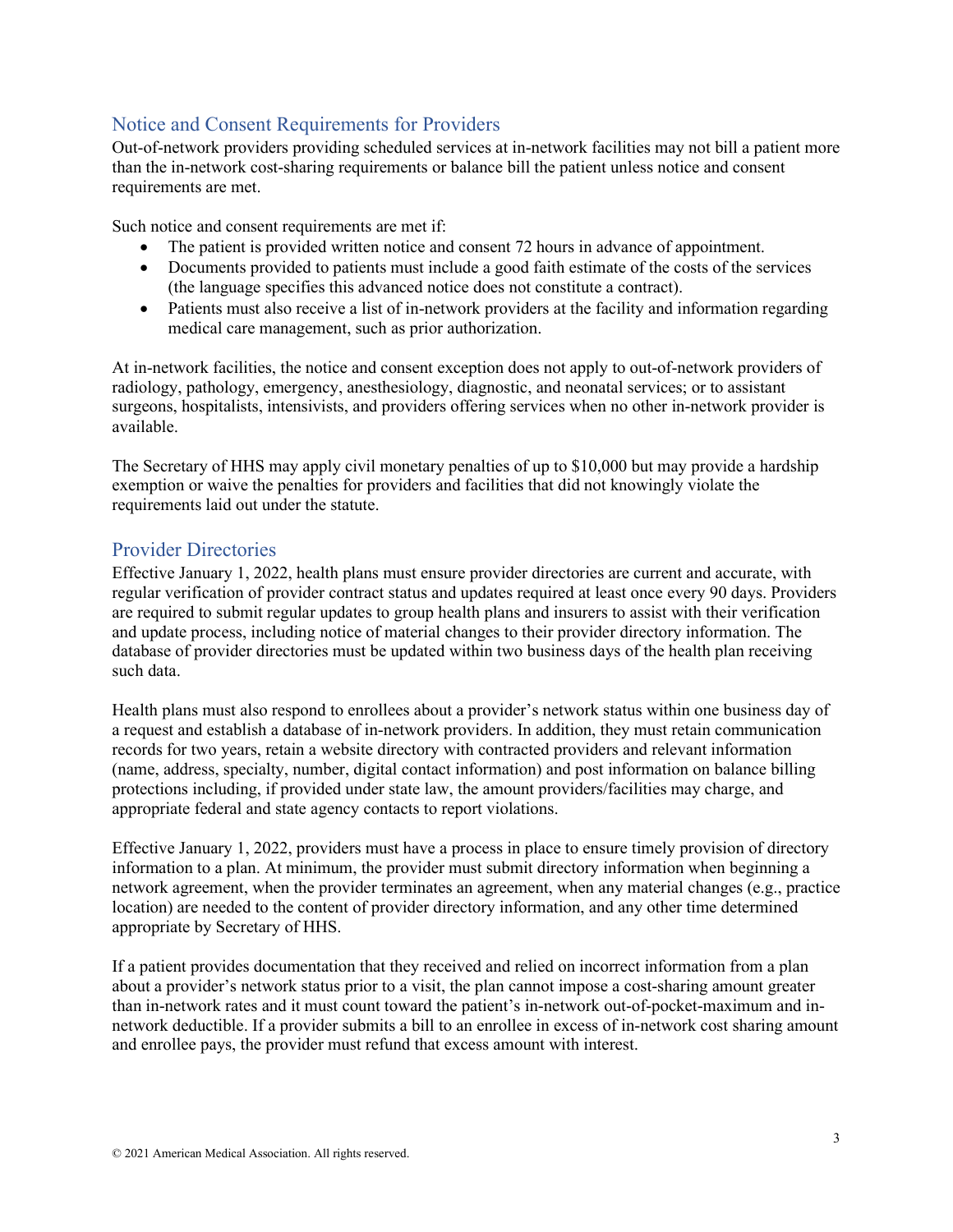### All Payer Claims Databases (APCD)

The Act authorizes HHS to make one-time grants to states to establish an All-Payer Claims Database (APCD) or improve an existing one. The grants will be offered for a period of three years for a total of \$2.5 million. States receiving grants will allow access for researchers and entities (including health care providers and plans) for purposes of quality improvement or cost-containment (pending application and approval). HHS may prioritize applicants that will work with other states APCDs to establish a single application for access to data across multiple states. The Secretary will create an advisory committee to establish a standardized reporting format for self-insured plans to submit claims to APCDs.

### Additional Transparency and Consumer Protections

#### **Provider Price Transparency**

The Act includes provider transparency measures, effective January 1, 2022. Among other provisions, the Act requires an out-of-network provider to deliver to the patient's health plan (or directly to the patient if uninsured) a "good faith estimated amount" of all billing and service codes for all items and services expected to be furnished to the patient, prior to obtaining the patient's consent to treatment. Providers must share these estimates with the relevant party at least three days prior to rendering the scheduled services and within one day of scheduling unless the services are scheduled more than 10 days later (in which case the provider must disclose such information within three business days of scheduling). Furthermore, the HHS Secretary must establish by January 1, 2022 a "patient-provider dispute resolution process" to resolve any disputes concerning bills received by uninsured individuals that substantially differ from a provider's good faith estimate provided prior to the service being rendered.

The Act contains additional new transparency measures, such as mandating that providers make publicly available on their website a short explanation of federal and state requirements and prohibitions related to balance billing. This explanation must include contact information for relevant enforcement agencies aggrieved patients may contact to file complaints.

The HHS Secretary is empowered to establish a formal consumer complaint process through future notice and comment rulemaking, expected within the next six months.

#### **Health Plan Benefits and Price Transparency**

The Act implements new requirements for health plans that bolster price transparency and improve consumers' access to health plan information. Beginning January 1, 2022, health plans must provide enrollees with an "Advanced Explanation of Benefits" ("AEOB") prior to scheduled care or upon patient request prior to scheduling. The AEOB requirement is triggered by a provider sending the health plan a "good faith estimated amount" for such scheduled services, and must contain the network status of the provider, information on prior authorizations, estimates of any applicable rates, the enrollee's expected out-of-pocket expenses, the health plan's expected expenses, and the amounts already incurred towards the enrollee's out-of-pocket limits. While a health plan must send the AEOB either within three days of receiving a request or a notice that a service has been scheduled at least 10 business days later, or within one business day of receiving the notice if the service is scheduled within 10 business days of receipt, the Act grants the HHS Secretary the authority to modify such timing for certain services.

Additionally, the Act regulates elements of health plan contracts with both providers and enrollment assistance services. It prohibits "gag clauses" in agreements between health plans and providers that directly or indirectly restrict a health plan from disclosing, or a plan sponsor, referring provider, or group or individual market consumer from accessing, provider-specific price, cost, or quality data. This gag clause prohibition extends to contractual terms that would bar access to de-identified service codes, claims and encounter data, and provider information. The Act permits a provider to place "reasonable restrictions" on the public disclosure of the information subject to the gag clause prohibition; the bounds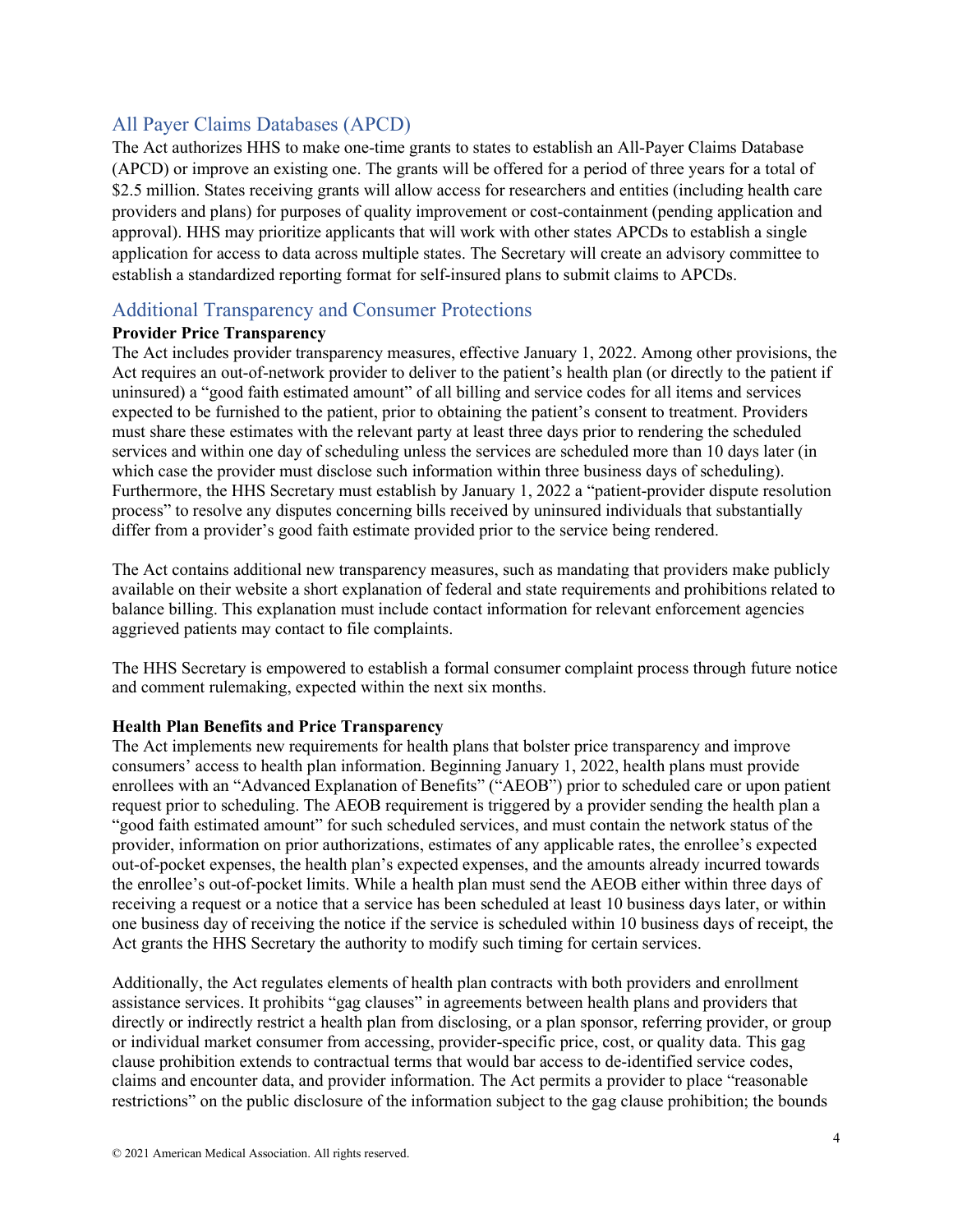of such restrictions remain undefined and subject to interpretation. The Act further regulates health plan contracts by requiring brokers of and consultants to employer-sponsored, individual market, and shortterm limited duration health plans to disclose any direct and indirect compensation they may receive for enrollment services.

The Act also imposes new obligations on health plans to report, among other data, plan-specific prescription drug spending and hospital spending information to the HHS, Labor, and Treasury Secretaries. These disclosures will inform new tools detailing drug pricing trends that will be published on the HHS website and made available to consumers.

### **Transparency Regarding In-Network and Out-of-Network Deductibles and Out-of-Pocket Limitations**

A group health plan or a health insurance issuer offering group health insurance coverage and providing or covering any benefit with respect to items or services shall include, in clear writing, on any physical or electronic plan or insurance identification card issued to the participants or beneficiaries in the plan or coverage the following: any applicable deductible, any out-of-pocket maximum limitation, and a phone number and website through which consumer assistance may be sought.

# Patient Financial Protections

#### **Protecting Patients and Improving the Accuracy of Provider Directory Information**

As noted earlier, additional provider directory information is required to improve accuracy and protect patients including establishing a verification process, response protocol, and a more detailed database.

#### **Continuity of Care**

If a provider contract is terminated without cause, a "continuing patient" can continue to receive services from the newly excluded provider for either 90 days or the date when the services are no longer needed, whichever is earlier.

### State Law Implications

The intent of the law is not to preempt state surprise billing laws. However, there is some ambiguity in the statutory language that will require further clarification before and during the rulemaking process, including when the surprise billing protections apply to patients in self-funded ERISA plans. The AMA will work with Federation members and other stakeholders to seek clarification to address these ambiguities and will provide updates as new information becomes available.

### Required Reports

- HHS report with the Federal Trade Commission and U.S Attorney General on effects of the Act on integration, costs, and access.
- Government Accountability Office (GAO) report on impact of surprise billing changes on networks, access, premiums, out-of-pocket costs.
- GAO report on network adequacy.
- GAO report on IDR and potential financial relationships.

### Effective Dates

The No Surprises Act goes into effect on January 1, 2022, including the following:

• The Secretary of HHS must establish the IDR process to resolve surprise medical billing disputes.